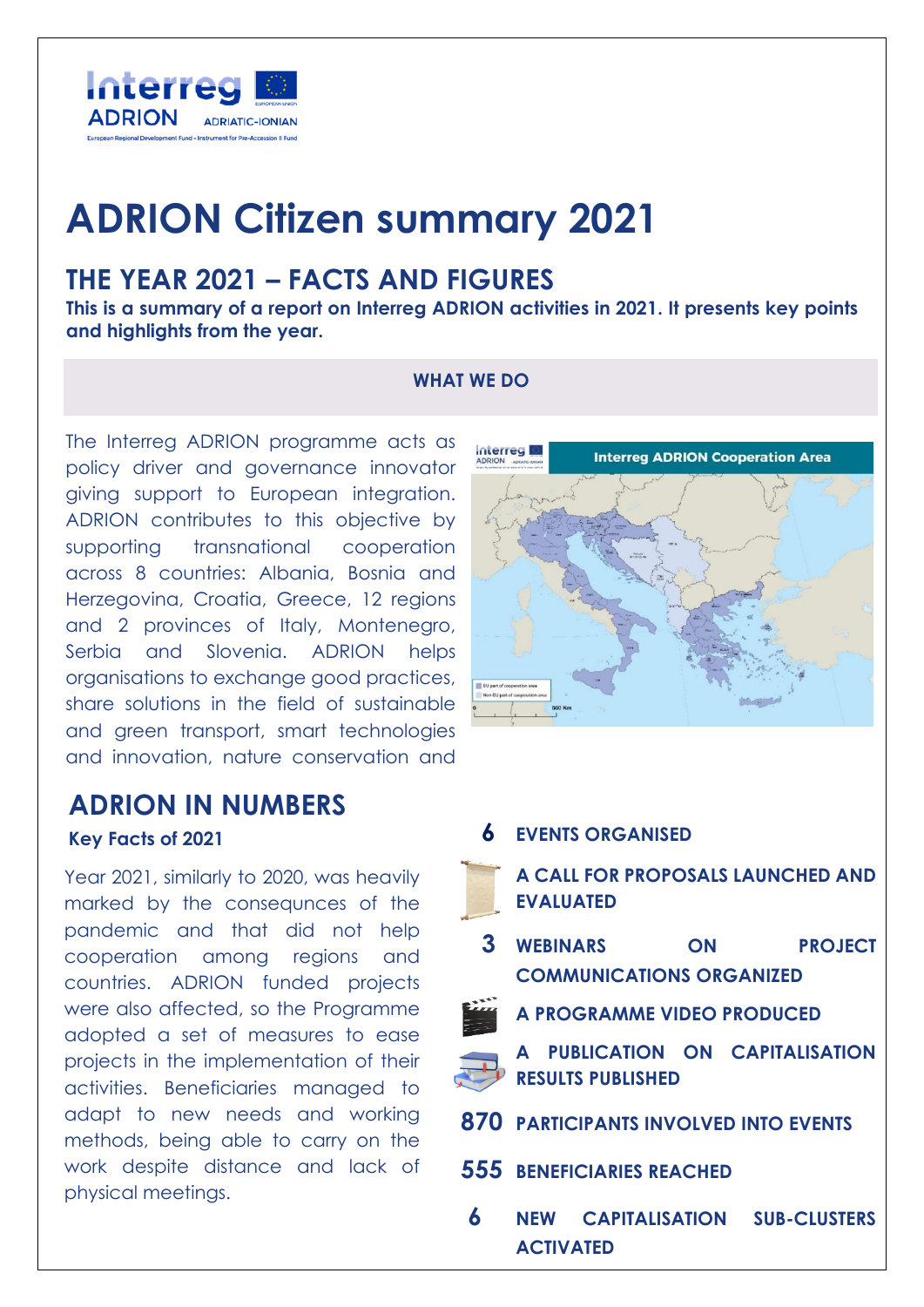In 2021 the Programme launched a restricted Call for Proposals targeted to finalised projects that wish to upgrade their results. The **4th restricted Call for Proposals** aimed to mitigate the negative effects produced by COVID-19, which partly prevented the wide spreading of projects' outcomes. The Call addressed all Programme thematic Priority Axes, namely PA1 Smart Region, PA2 Sustainable Region and PA 3 Connected Region.

In between the end of 2021 and early 2022 the Programme approved 20 projects (10 projects on Smart Region, 4 projects on Sustainable Region and 6 projects on Connected Region) for a total EU contribution of MEUR 2,74 (2,2 ERDF and 0,44 IPA II), reaching the overall number of **funded projects to 82**.



# **PROJECTS' AND THEMATIC CLUSTERS ACHIEVEMENTS**



#### **Innovation**

27 Funded projects

+1.400 enterprises involved in collaborations with research centres

11 Established transnational networks and clusters

19 Strategies and Action Plans developed



#### **Transport**

18 Projects funded

10 Established transnational networks to support mobility, trasport and logistics in a multimodal and sustainable way

35 Strategies and Action Plans developed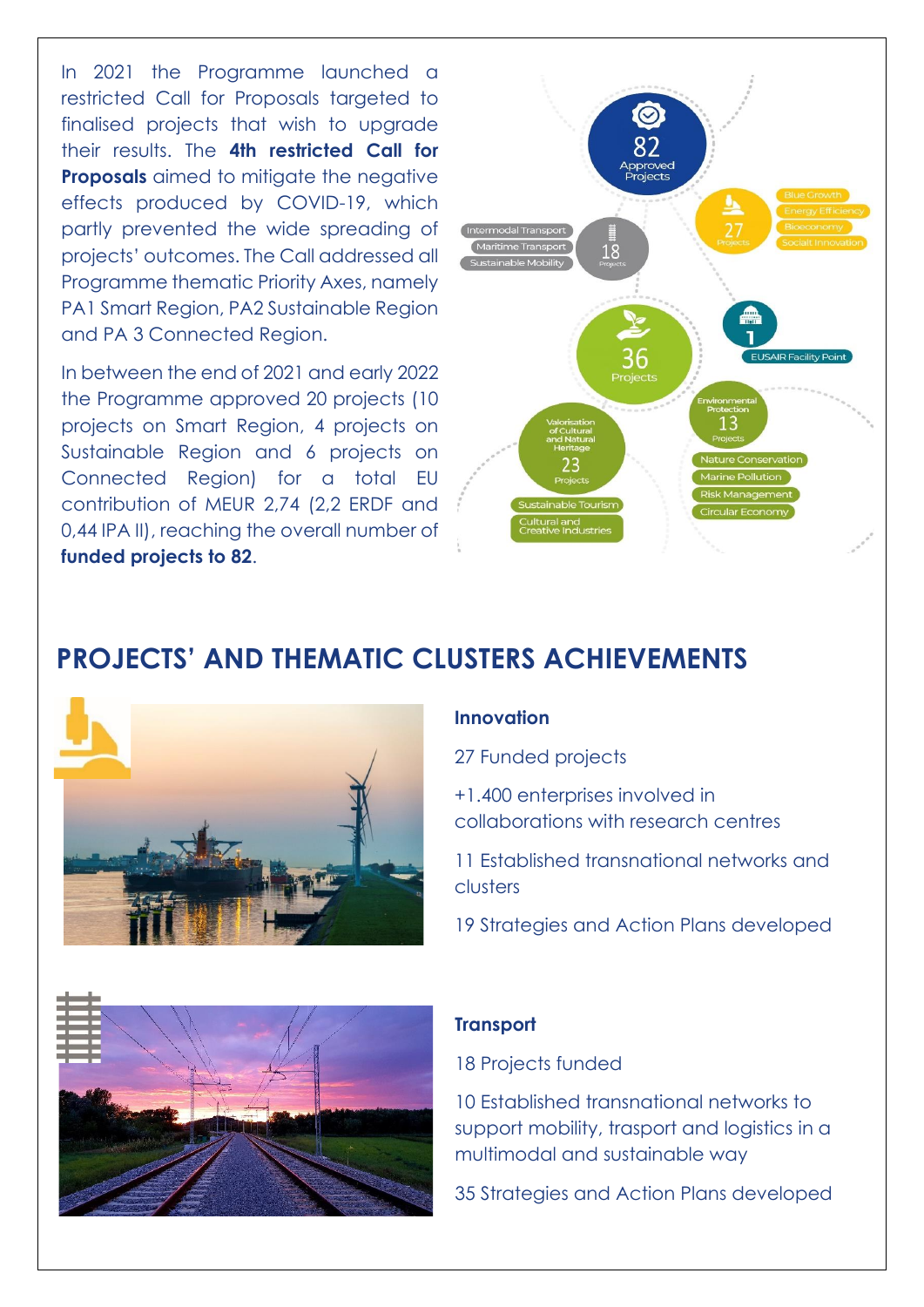

#### **Preservation of Cultural Heritage**

23 Funded projects

2 Established transnational networks

19 Strategies & Action Plans developed

8 Pilot actions and small-scale investments developed to raise visibility and accessibility of natural and cultural sites

+ 20.000 new visits to sites of cultural and natural heritage and attractions

#### **Environment**

13 Funded projects

4 Established transnational cooperation networks in the field of environmental protection

8 Strategies & Action Plans developed



# **ADRION Capitalisation Strategy**

ADRION started the capitalization process in 2019 by implementing a capitalization plan endorsed by the MC. One of the main activities foreseen by the plan was the implementation of 5 Thematic Clusters on the topics of transport, mobility, nature conservation, blue and smart related growth and sustainable tourism. All clusters developed a total of 22 joint outputs including policy papers, project proposals, macroregional events and technical analysis. In 2021, **6 new sub-clusters have been activated under the two main TC on Sustainable Tourism and Biodiversity**:

[ADRION THEMATIC SUB-CLUSTER ON INNOVATION AND ADRION BRANDING](https://www.adrioninterreg.eu/index.php/2021/11/05/adrion-thematic-sub-cluster-on-innovation-and-adrion-branding/)

[ADRION THEMATIC SUB-CLUSTER ON CULTURAL AND CREATIVE INDUSTRIES](https://www.adrioninterreg.eu/index.php/2021/11/05/adrion-thematic-sub-cluster-on-cultural-and-creative-industries/)

[ADRION THEMATIC SUB-CLUSTER ON EMERGING DESTINATIONS](https://www.adrioninterreg.eu/index.php/2021/11/05/adrion-thematic-sub-cluster-on-emerging-destinations/)

[ADRION THEMATIC SUB-CLUSTER ON RISK PREVENTION AND DISASTER RESILIANCE](ADRION%20THEMATIC%20SUB-CLUSTER%20ON%20RISK%20PREVENTION%20AND%20DISASTER%20RESILIANCE)

[ADRION THEMATIC SUB-CLUSTER ON BIODIVERSITY PRESERVATION AND PROTECTION](https://www.adrioninterreg.eu/index.php/2021/11/05/adrion-thematic-sub-cluster-on-biodiversity-preservation-and-protection-2/)

[ADRION THEMATIC SUB-CLUSTER ON WASTE MANAGEMENT AND REDUCTION OF](ADRION%20THEMATIC%20SUB-CLUSTER%20ON%20WASTE%20MANAGEMENT%20AND%20REDUCTION%20OF%20POLLUTION%20DIFFUSION)  [POLLUTION DIFFUSION](ADRION%20THEMATIC%20SUB-CLUSTER%20ON%20WASTE%20MANAGEMENT%20AND%20REDUCTION%20OF%20POLLUTION%20DIFFUSION)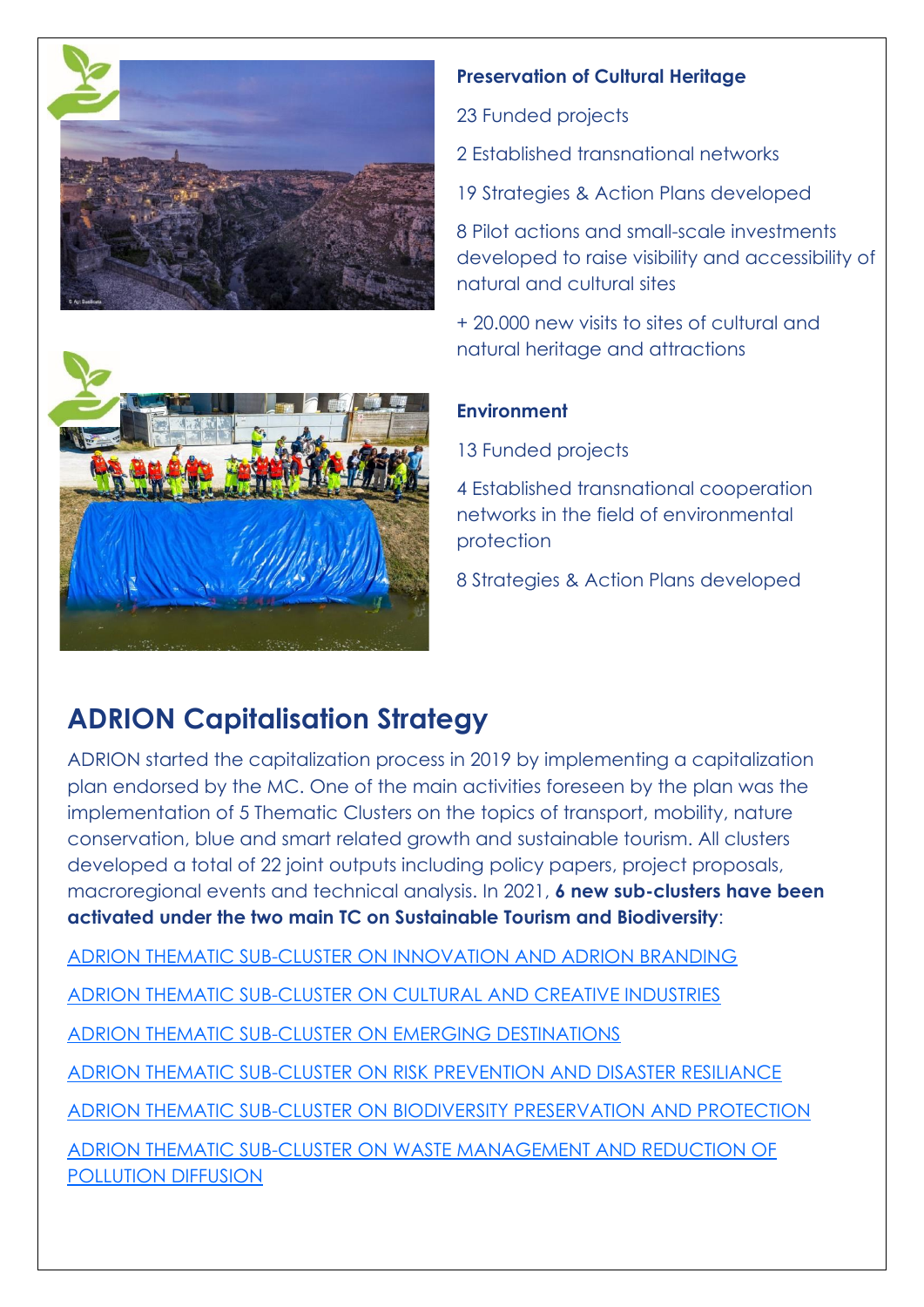# **Cross-fertilization among Interreg Programmes**

**EU Week of cities and regions 2021**



On 13th October, in the frame of the EU Week, ADRION, ENI CBC MED and Interreg MED Programmes successfully organised the workshop *Accelerating the Mediterranean Green Transition: Contributions from the Interreg Programmes*. The event marked the first gettogether of the 3 Programmes, which shared stories of cooperation and presented examples of communities and projects which have developed innovative solutions as well as kept raising the debate on sustainable growth. Those experiences have shown to which extent Interreg cooperation is able to support green transition.

#### **Adrion Annual & Capitalisation event**



ADRION Annual and Capitalisation Event took place on December 7<sup>th</sup> online. The event with the slogan "Together for a resilient Adriatic-Ionian region" hosted more than **90 participants** from different countries, mostly from the Adriatic-Ionian region. The event was an opportunity to take stock of the achievements reached by the Programme in the last seven years, especially in the frame of the EU Green Deal objectives. Examples of best practices and actions carried out by our projects and Thematic Clusters on circular economy, biodiversity, disaster risk resilience and sustainable tourism were presented.

#### **Special event at the 6th EUSAIR Forum**



The Programme organised a special event within the **6th EUSAIR Forum** on **12 May 2021**. The event, "Boosting innovation and facilitating the EU integration process to the Western Balkans: the case of Smart Specialisation Strategies as best practices supported by ADRION", encouraged the debate on the development of S3 towards the Western Balkans.